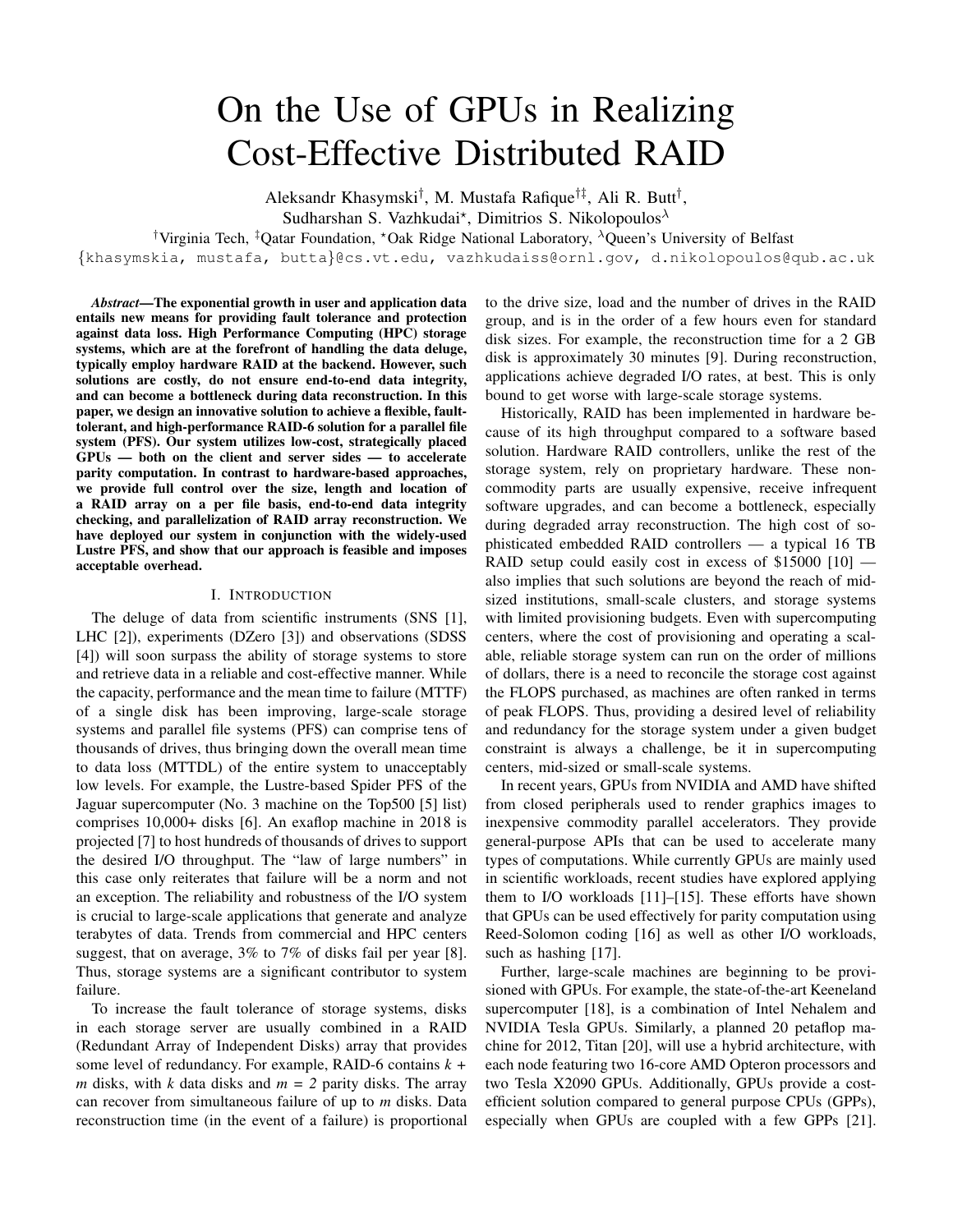Thus, GPUs are quickly being adopted in a myriad of fields, ranging from scientific workload processing [22] to education in the developing world [23]. These architectures present opportunities to explore the utility of GPUs towards improving storage system reliability.

In this paper we propose a novel way to utilize low-cost GPUs in conjunction with a PFS to provide fault tolerance and end-to-end data integrity. We capitalize the resources provided by the PFS, such as striping individual files over multiple disks, with the computational power of a GPU to provide flexible and fast parity computation for encoding and rebuilding of degraded RAID arrays. We attain end-to-end data integrity by performing encoding and decoding at the compute node, where data is produced and consumed. We implement our client-driven, per-file RAID in the widely used Lustre PFS [24], which will facilitate wider adoption of our system.

Specifically, this paper makes the following contributions:

- We parallelize and accelerate two state-of-the-art minimum density RAID-6 coding schemes – Blaum-Roth [25] and Liberation codes [26] – on GPUs using CUDA.
- We analyze the coding process and extract fine and coarse-grain parallelism. We leverage both types of parallelism to maximize the acceleration at GPUs.
- We present a novel system design with client-driven, perfile parity computation accelerated by a GPU. Unlike traditional hardware-based approaches it is flexible, as it can transparently switch between a per-file RAID-1 for small files to a desired sized RAID-6 as the file grows, and provides end-to-end data integrity guarantees.
- We show through a prototype implementation that clientside parity generation using a GPU imposes an acceptable overhead on the overall client performance and achieves a coding throughput of over 3.0 GB/s on each client, thus saturating the network.

We evaluate our system using a medium-scale cluster based on nodes with off-the-shelf, GPUs and show that our approach: provides a customizable interface for an application to tailor the RAID array parameters and provides default values to support legacy applications. The results demonstrate that leveraging GPUs for I/O support functions, i.e., RAID parity computation, is a feasible approach and can provide an efficient alternative to specialized-hardware-based solutions.

# II. BACKGROUND

*A. Rationale*

## A PFS typically provides fault tolerance at the storage backend. For example, the data drives on each storage server are arranged in a RAID-5 (or higher) configuration. An alternative of computing parity at the backend is client-driven, per-file RAID [27]. In this section, we highlight the potential benefits and drawbacks of this approach, and make the case that such a framework is a good candidate for GPU acceleration.

*1) Backend vs. Client-driven Parity Generation:* GPUs are becoming ubiquitous, with good performance and flexibility features. Modern HPC clusters and supercomputers are being equipped with GPUs. In such settings, a client-driven parity generation can utilize the GPU resources already available on the client machines. Such a trend will also be supported by emerging technologies such as the Intel Sandy Bridge chip, which supports an integrated GPU and CPU [28]. Furthermore, client-driven parity generation allows for unprecedented flexibility. For example, the parity computation power of the system is not constrained by the hardware at the backend, and can be changed dynamically with the number of clients.

Hardware RAID controllers typically require all disks in an array to be co-located on the same blade. This can result in data loss because all the drives in the array can fail simultaneously, due to power failure, over-heating, etc. A client driven per-file RAID system does not impose any spatial limitation on the locality of drives, allowing data to be spread across the system and not just one location. Furthermore, the ability of each client to generate parity opens the door for end-to-end data integrity checking. Typically, data has to pass through several network interconnects, and memory and storage hierarchies, all of which can introduce errors, albeit with very small probability. If absolute data integrity is required, the client can choose to obtain parity as part of a read operation and check consistency of the data on the fly.

*2) Block-based vs. Per-file RAID:* When compared to block-based RAID, a per-file RAID scheme will allow each file or directory tree to have a desired fault tolerance level. For example, small files can use a simple RAID-1, while large ones can use the state-of-the-art RAID-6 code. In a blockbased RAID, it is difficult or impossible to directly map any lost sectors back to higher-level file system data structures. In fact, it has been recently argued [29] that such factors will continue to diminish the utility of simple block-based RAID. In a conventional hardware RAID, a single RAID controller is responsible for parity coding. For a large array, that can mean hours until the array is rebuilt — during which time, an unrecoverable read error (URE) can occur, potentially causing the entire array to fail. Using a software RAID, rebuilding of the array can be done in parallel. A number of machines at the backend can be equipped with GPUs and rebuilding of separate files can be farmed out to different machines.

*3) Hardware vs. Accelerated Software RAID:* Direct performance comparison between a hardware RAID controller and a GPU is hard to quantify, given that the two carry very different hardware. In the context of our approach, however, such a performance comparison is not necessary. For one, unlike a hardware RAID, the GPU in our system resides on the client and as such its available throughput to the storage drives is limited to the network throughput of the client. We show that a GPU can sustain encoding throughput that exceeds available network bandwidth even if the client is connected over 10 Gbps interconnect. A CPU alone, however, is not enough to meet such performance requirements. Previous research has shown that unlike GPUs, conventional x86-based processors are slow in performing a large number of finite field multiplications – the majority of operations required for parity generation [16].

One area that a GPU has a clear advantage over a hardware RAID solution, however, is programmability. The best fault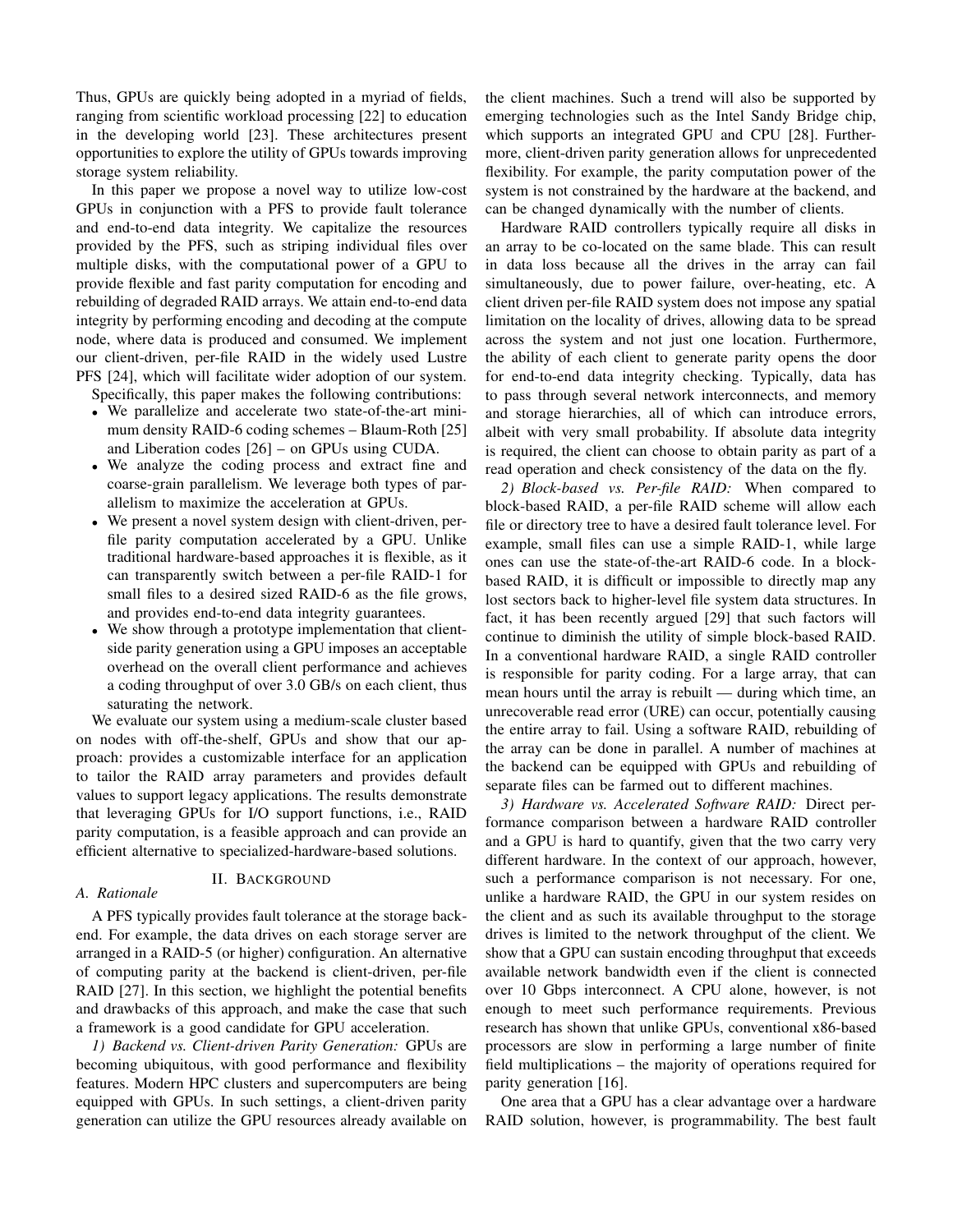

**Fig. 1:** Logical overview of a RAID-6 system.

tolerance that a hardware RAID controller typically supports is a Reed-Solomon [30] implementation of RAID-6. In contrast, any number of coding techniques can be used in a software solution, including triple parity RAID or any implementation of RAID-6. The programmability of the GPUs, thus, provides a unique opportunity to exploit the advances in parity encoding, such as minimum density coding schemes like Blaum-Roth [25] and Liberation codes [26].

*4) Discussion:* Unprecedented flexibility and increased fault tolerance do not come for free, of course, because more data has to move over the client-server interconnects. Moreover, parity generation can be computationally expensive and thus a burden to the clients. We address the later by offloading the computationally expensive codes to a GPU and show that in doing so we introduce acceptable overheads to the client systems. While some increase in data traffic is unavoidable in a client-driven approach, modern PFSs, like Lustre, maintain large caches on the client side, which absorb a large portion of parity modification caused by frequent small writes. Thus, a large portion of parity updates never hit the interconnect. Even in the context of frequent large writes that exceed client caches, our system provides enough flexibility to address the increase in traffic. Applications can set their own operating point with respect to data reliability and I/O performance. For example, by switching a file to a RAID-5 from a RAID-6, an application achieves a  $2\times$  decrease in network traffic due to parity. Another approach is increasing the per-file RAID array size. For example, moving from a (8,2) to a  $(16,2)$  RAID-6 array, drops parity from 20% to 11% of overall data. Normally a hardware RAID array is not larger than 16 drives, because increasing its size would result in unacceptably long time to rebuild it. As per-file arrays can be rebuilt in parallel in a client-driven approach, an application can set its desired array size based on network traffic and GPUs available to rebuild the array.

## *B. Enabling Technologies*

In the following, we describe the enabling technologies that are used in realizing our GPU accelerated software-based RAID-6 distributed PFS.

*1) Erasure Codes:* In recent years, RAID-6 systems have become increasingly important as they can tolerate a complete failure of one drive occurring in combination with a latent failure of a block on a second drive. Such a failure scenario would result in a permanent data loss on a RAID-5 system. Unlike RAID-1 through RAID-5, which provide exact data encoding techniques, RAID-6 is only a specification and as a consequence there are a number of available coding techniques. The recently introduced Liberation codes promise to become a standard for RAID-6.

A RAID-6 system (Figure 1) is composed of  $k + 2$  data nodes and can tolerate the failure of any two devices. Devices



**Fig. 2:** Bottom row of BDM used to compute parity for the Q device for a system with 7 devices and word size of 7. Gray boxes represent a 1, white a 0.

 $D_0$  through  $D_{k-1}$  can each store B bytes, whereas the remaining 2B bytes are in the P and Q coding devices. The P device is calculated to be the parity of all data devices, while the implementation of the Q device is left to the designer, with the sole constraint that it cannot hold more than B bytes and the resulting system must be able to recover from the failure of any two devices.

Liberation coding (Figure 2) is similar to Cauchy Reed-Solomon coding [31]. The system splits each data device into w words and uses a  $w(k + m) \times wk$  matrix to perform the encoding, where  $k$  and  $m$  represent the number of data and encoding devices respectively. For all RAID-6 techniques, the value for  $m$  is two. All operations are performed in Galois Field (2), where addition and multiplication are bitwise XOR and AND operations, respectively. The matrix is called a Binary Distribution Matrix (BDM) and each element is either one or zero. BDM is multiplied by the vector representing device bits, to produce a vector representing the data and encoding devices. The BDM is quite restricted as the top  $k(w \times w)$  portion of the matrix is the identity,  $D_{0,1}$  through  $D_{0,k-1}$  are also identity matrices that produce the P device, and the bottom row can be customized as per rules laid out in [31].

The encoding matrices for the Liberation codes are shown to be optimal or close to optimal. The decoding matrix is produced by inverting the portion of the encoding matrix that corresponds to the data devices that are still active. However, the resulting matrix typically has far more  $1s$  than optimal and in some cases it is more efficient to calculate a word in one of the failed devices from a previously computed product, rather than from the original BDM matrix by data vector product. To take advantage of this, a schedule is created from the BDM that does the least number of XORs. The optimized schedule produces a significant speedup for decoding. A schedule can also be used in the encoding process as it is a more compact representation of the operations than the BDM itself [26].

*2) The Lustre Parallel File System:* Lustre [24] is a storage architecture for Linux-based clusters and provides a POSIXcompliant UNIX file system interface. It is best known for powering seven of the ten largest HPC machines worldwide, with thousands of client systems, petabytes of storage and hundreds of gigabytes per second I/O throughput. Many HPC sites use Lustre as a site-wide global file system, serving dozens of clusters on an unprecedented scale, e.g., the Spider file system [32]. A Lustre file system comprises of the following key components: *Client*, *MDS* (MetaData Server) and *OSS* (Object Storage Server). Each OSS can be configured to host several *OST*s (Object Storage Target) that manage the storage devices.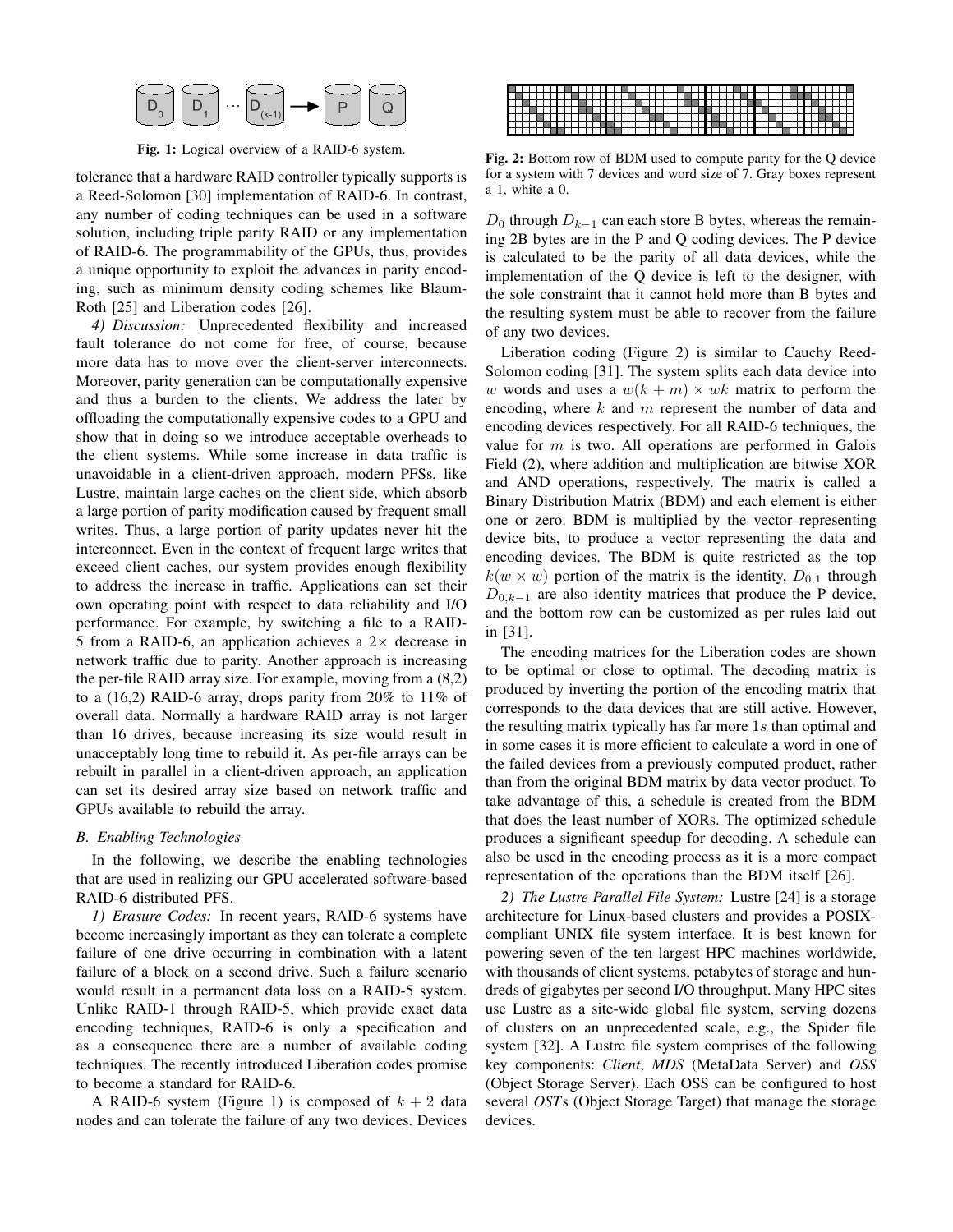

**Fig. 3:** High-level architecture of the GPU-enabled RAID system.

The Lustre client that runs on the compute nodes of the cluster communicates with the MDS to obtain privileges and layout for a given file. Once file metadata has been received, the client is able to directly communicate with the OSTs that house the objects associated with the file. An important feature of the Lustre file system that we exploit in our design is its ability to store files in multiple same-sized objects striped over multiple OSTs. Moreover Lustre provides extensive management and recovery features that are useful in identifying the files affected in the event of an OST failure. Thus, Lustre provides some key building blocks to turn each file into its own RAID array.

Lustre also supports hot-swappable hard-drives on each OSS. In the case of a disk failure, a new disk can easily replace the failed disk. Upon a mount, the Lustre manager node detects and recreates the objects that were present in the failed disk. During the per-file RAID array rebuild process, our system restores the data in the lost objects, while reusing the objects that have not failed.

*3) KGPU:* Recent research has explored the potential of GPUs to accelerate computationally intense OS operations [33], [34]. The current state-of-the-art NVIDIA's and AMD's proprietary drivers do not support accessing the GPU from kernel space, therefore all these efforts rely on a userspace daemon to execute the GPU requests.

We use KGPU [33] in our implementation because of its service oriented approach and associated low latency. In contrast to the standard approach, where both data and kernel code are copied to the GPU before each execution, KGPU substantially decreases the latency of a GPU kernel launch by keeping the kernel alive even after it has completed its execution. KGPU incurs full latency only when a GPU kernel that provides a different service needs to be loaded. In our implementation, all RAID-6 array sizes are processed by a single kernel, therefore KGPU never incurs the extra latency of loading and unloading a kernel.

## III. DESIGN

In this section, we present the design of our GPU-enabled RAID system and its realization within the Lustre PFS [24]. We also describe the use of KGPU [33], a GPU management framework, in our system.

## *A. System Overview*

A high-level overview of the hardware and software components used in our system is shown in Figure 3. The *Data Nodes* serve as the main storage components; the *Client* provides the user-side interface to the system; and the *Manager* directs and facilitates the interactions between all components. All system components are tightly integrated with the Lustre PFS. The clients typically run on the GPU-enabled compute nodes of the cluster. All or a subset of the Data nodes are equipped with a GPU to perform parity computation during a RAID array rebuild. This hardware addition is feasible on many deployments, since modern motherboards typically have a builtin PCI-Express (PCIe) slot. For the setups where installing a GPU on Data nodes is not an option, the array rebuild process can be offloaded to idle client machines. Each Data node runs an *Object Storage Server* (OSS), which provides file I/O services and network request handling for all the *Object Storage Targets* (OSTs). The OSTs manage the disk drives that store chunks of files called objects. A file in the Lustre PFS can be striped over any number of equally sized objects.

In our design, the Manager is equipped with a hardware or software RAID-1. The Lustre guidelines suggest using RAID-1 or RAID-1+0 for the disks on the Manager, which efficiently performs frequent updates on small metadata files. The Manager runs a MDS that only stores metadata (such as file names and layout, directories, and permissions), which generally accounts for only 1% of the total storage capacity of the system [35]. This ensures that only a small number of disks are required to store the entire metadata in a typical deployment. Hence, equipping the Manager with a low-end RAID-1 controller with a small number of ports (or utilizing a software RAID) fits with our overall goal of achieving fault tolerance with minimal cost.

Each client node in our design is equipped with a programmable GPU that is used to accelerate the file encoding and decoding process. Each client node runs a *Metadata Client*, which communicates with the MDS at the Manager to serve all directory and file operations, such as opening and closing, on behalf of the client. Each client also runs an *Object Storage Client*, which interacts with the OSS at the Data node to read and write to the file objects in parallel. This enables the client to bypass the Manager for all subsequent read and write operations after opening a file and receiving its layout on the Data nodes.

We use the fault tolerant Manager to "bootstrap" the per-file RAID-6 arrays created by our system. If an OST device fails, the Manager identifies all the surviving objects of a given file, which are then used to reconstruct the lost objects.

## *B. RAID-enabled PFS Design*

One of our key design objectives is to make our system compatible with Lustre so that it can be easily integrated with extant Lustre deployments. To this end, our first design choice is to keep the Lustre backend software infrastructure (Manager, OSS, etc.) intact and limit our software-level modifications to the client nodes.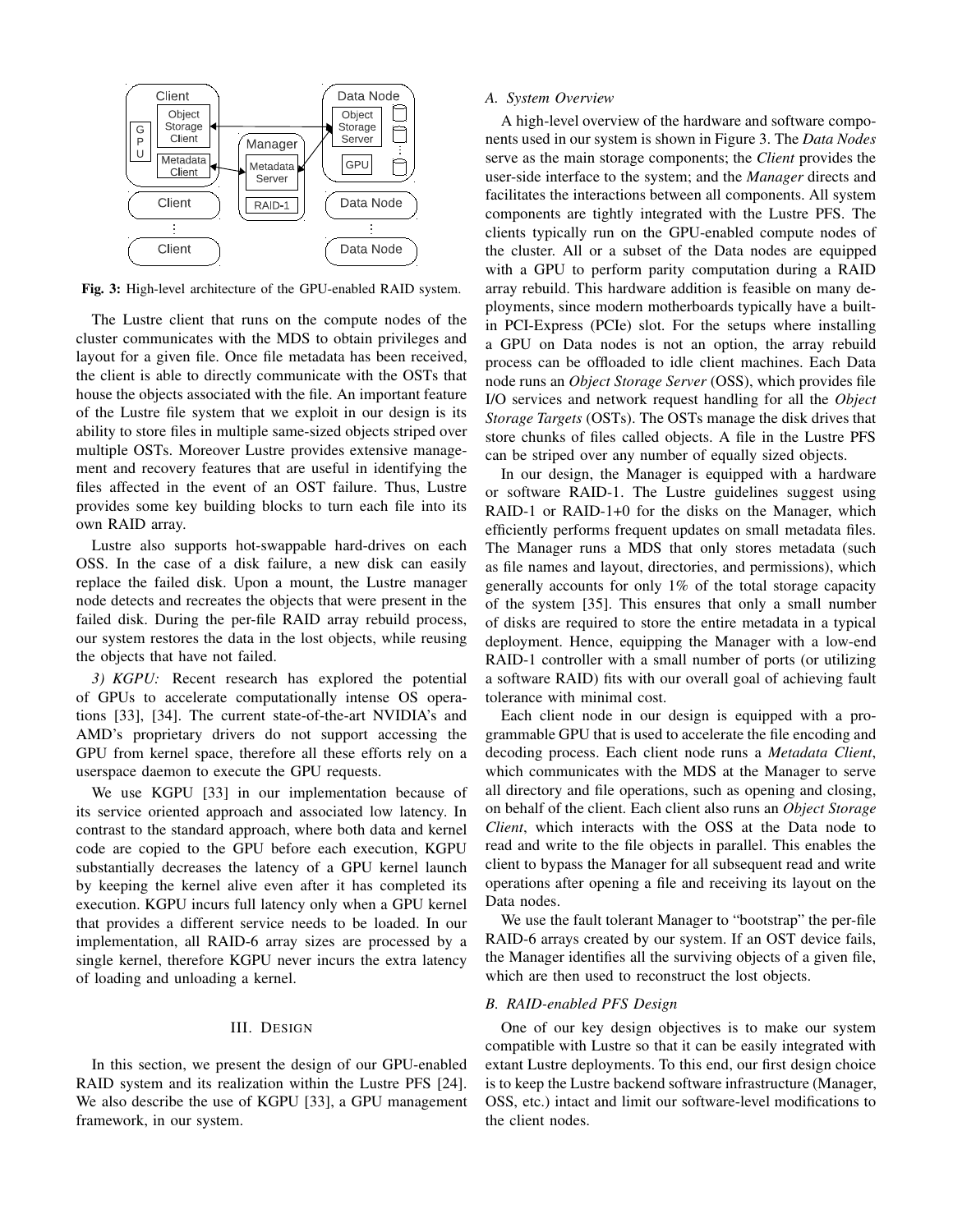One design obstacle for integrating parity acceleration on the client-side is that the NVIDIA CUDA toolkit is designed to run in user-space, while the Lustre client is implemented as a kernel module. One option is to augment liblustre [36], a user-space implementation of the Lustre client, to handle parity generation and storage. This approach decreases the number of context switches that are otherwise required to send data between the client module and the GPU. However, liblustre is not widely used in practice as it does not support many performance enhancing features of the kernel implementation, including client-side caching and the support for multi-threaded applications. Hence, we integrate all parity generation inside the Lustre client module and use KGPU to access the GPU directly from kernel space. We implement parity encoding and decoding as a service provided by the user-space component of KGPU.

Another challenge is to find the appropriate location to transparently store the extra parity information. One option is to create a separate "shadow" parity file for each file. This is promising, especially in Lustre, where a file can be striped over any collection of OSTs and by ensuring that the shadow file is stored on different OSTs from the OSTs containing the actual file contents, we can provide a complete RAID-6 array. Moreover, the data file and its attributes remains intact and can be accessed without modification. However, this approach doubles the number of files in the storage system and may introduce a bottleneck at the manager node. Additionally, updating the parity would require write locks on two different files simultaneously and would complicate the locking procedure. An alternative approach that incurs minimal bookkeeping overhead is to interleave data and parity in the same file. However, utilizing this approach requires an effective mechanism to hide the parity from the user. To this end, we modify all file and inode operations that can expose the parity information, such as write, read, seek, get and set attribute. For operations such as seek, and get/set attribute, we perform a translation between the size of the actual file including the parity and size of the data. The bulk of the parity generation modifications are contained in the write call.

An important feature of our system that significantly decreases overheads when writing to small files is that as long as a file is smaller than a single object it is configured as a RAID-1. We achieve this by mirroring each write into the first parity object, while keeping the second one empty. If a write anywhere outside the first data object is submitted to the system it automatically locks all stripes and converts the file to a RAID-6 array. Note that while in the RAID-1 state no extra space is wasted as the empty blocks inside the second parity object are never written to disk. To maintain consistency we lock the parity object instead of the data, which ensures that a concurrent write to any portion of the stripe, would conflict with the current write and thus will be properly serialized. In this RAID-1 state the GPU is completely bypassed eliminating the expensive read-modify-write step.



**Fig. 4:** Control flow in our GPU-enabled RAID system.

## *C. Control Flow*

We now describe the interactions between the different components of our system and how they come together to realize the flexible RAID-6 solution.

Figure 4 illustrates the control flow between different components of the system. The system is initialized by reading a configuration file, which specifies different architectural and RAID array specific parameters, such as available GPU memory, maximum supported file object size, and maximum number of disks a file can be striped over. These parameters are used to initialize global defaults, such as the coding bit matrix used in the default parity algorithm. Some of these parameters are passed on to the KGPU framework, which spawns a GPU management daemon,  $T_{manage}$ , that we later utilize to compute the parity.  $T_{manage}$  initializes its *request* containers and allocates their associated buffers. The daemon then waits for the jobs to be submitted to the request queue.

The Manager initializes the appropriate storage pools before the Lustre file system can be mounted. In Lustre, any OST can be assigned to a number of storage pools, which we use to define default RAID arrays in our system. Storage pools can be modified at runtime to support addition or removal of storage devices. Once Lustre is mounted on the client, the root directory is assigned to the default storage pool. Files and directories created under the root are recursively assigned the default pool. On creation, each file receives a randomized order in which to write to the OSTs in its pool, which ensures that parity is spreads around the OSTs. In addition to the given defaults, applications have full control to assign files and directory trees to any other pool using standard Lustre system calls.

The bulk of the operations are performed during a write. Lustre caches data on the client side and as a consequence most data writes are processed asynchronously. Synchronous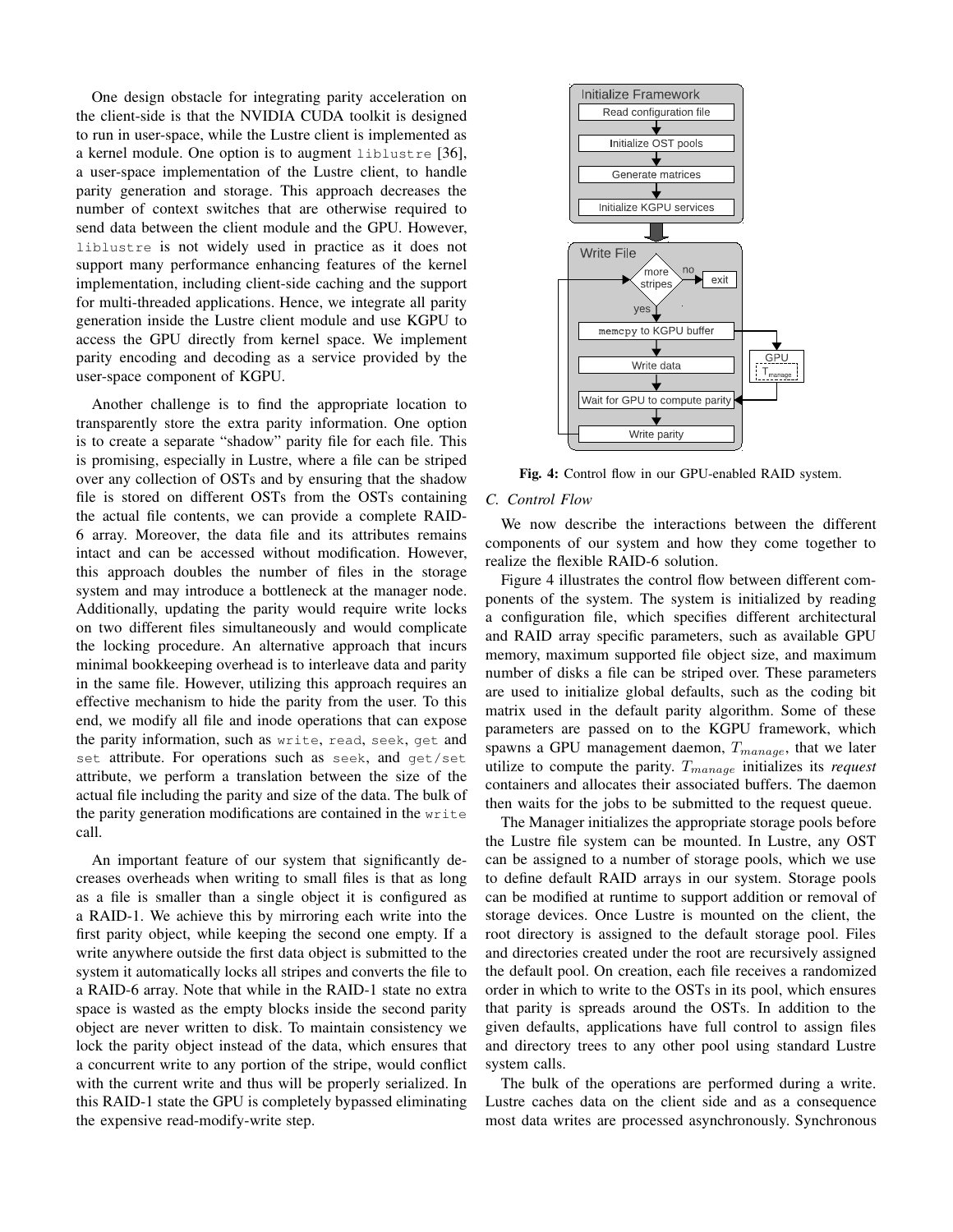I/O is triggered when the Lustre cache fills up. Lustre breaks down the write in a loop based on the object size. In each iteration, the client asks for a lock on the object and proceeds to update the object, releases the lock, and moves on to the next object. In order to ensure consistency of the parity during simultaneous writes to the same file stripe, we acquire a lock that spans all of objects in a stripe. Thus, we increase the granularity of Lustre's locking from an object to a stripe of objects. Note that we still allow multiple clients to be simultaneously reading and writing to the same file, as long as it is to a different stripe.

After acquiring the lock on a stripe, we copy the relevant portion of the write buffer to CUDA page-locked buffer previously initialized by KGPU and send a request to the KGPU module. The copy is required to maximize the PCIe bandwidth utilization ensured by the CUDA page-locked buffer. The request is then forwarded to our parity generation service implemented in the KGPU user-space daemon that interacts with the GPU to compute the parity for the buffer and return it to the caller. KGPU's call is asynchronous with the data write to the Lustre cache and for a full stripe write completes before it, thus hiding all the latencies associated with moving data to and from the GPU and computing parity. The only overhead exposed is due to the memcpy call and parity write. We quantify these latencies in our evaluation.

A read operation also acquires the lock in a loop. In the common case when only data is read, the read loop skips over the parity objects in each stripe of the file. However, a user can also read parity along with the data to ensure endto-end integrity. In that case, locking is again done at the granularity of the stripe and data and parity is sent to the GPU for validation. If data corruption is detected the read call is restarted. However, if the call fails again an error is returned, as it indicates a permanent error in one of the system components.

## *D. Degraded Array Reconstruction*

Unlike a conventional hardware RAID controller, our system is capable of utilizing multiple GPUs to reconstruct a degraded array. If a disk fails, it can be replaced manually or via a hot spare. The disk is formatted if necessary and assigned the same internal Lustre ID as the failed disk. When the new disk is mounted, the Manager recreates all the missing objects and relinks them to the file objects on the surviving disks. Next, the system requests a list of files that have been affected, and based on the location of the failed disks and the availability of GPUs, mounts a Lustre client on the machines to reconstruct the lost objects. The list of affected files is then split accordingly and forwarded to the reconstructing clients to rebuild the affected files in parallel.

## IV. IMPLEMENTATION

We have implemented our system as described in Section III using 1272 lines of C/C++ and CUDA code. The implementation runs on Linux (kernel version 2.6.32) and is portable to CUDA-enabled GPUs. We based our parity generation implementation on the definition of Liberation Codes [26], which is provided in a freely available library, called *Jerasure* [37]. *Jerasure* provides a single threaded implementation for both Liberation and Blaum-Roth functionality.

Our analysis of Liberation and Blaum-Roth codes' single threaded implementation revealed that more than 95% of the time is spent in the function that performs the XOR operations. We also noted that the same function is used for both encoding and decoding, with the only difference being the schedule. Furthermore, the work done in this function has the potential for both coarse and fine-grain parallelism, making it a good candidate for offloading to the GPU. Therefore in our implementation, we offload only XOR operations on the data to the GPU to maximize SIMD parallelism. Note that most of the other operations in the coding process, such as creating the BDM and converting it to a schedule are computed once and sent to the KGPU service at initialization. As these operations are at most quadratic in the number of drives, which are usually in the tens in a typical RAID array, the overhead for these tasks is negligible.

## *A. Basic GPU Implementation*

As described earlier, a schedule is derived from the original BDM matrix while performing the XOR operations on the given data or while copying it between different devices. The schedule is a two dimensional array of integers of size  $5 \times$  $N$ , where  $N$  is the number of operations that need to be performed for encoding. The operations defined are XOR or memcpy. The five integers in each tuple identify which words will be operated upon. The first two integers identify the id of the device and the word that will serve as source, while the next two identify the destination. The last integer is either 1 for XOR or 0 for memcpy. For example, the operation  $< 00700$   $>$  can be interpreted as the first word of device 0 is to be copied over the first word of device 7. In the case of encoding, the schedule is used to compactly represent the BDM. In the offloaded function, the schedule is also flattened to a single dimensional array for easier copying of the data from the host to the GPU memory. Furthermore, since this data is relatively small and does not change during GPU kernel execution, it is copied directly to the GPU's constant memory to enable faster access by the GPU threads. The kernel iterates over all the operations in the given schedule and each thread performs an XOR or memcpy operation on the corresponding words (in 4 byte chunks) in parallel. Hence, the amount of parallelism exposed depends directly on the word size, which is determined by the size of each data object.

## *B. Optimizations*

The main drawback of the basic GPU port is that it reveals only the fine-grain parallelism that is present within a scheduled operation. We analyzed data dependencies and found that entire operations can be done in parallel as well. Specifically, the schedule produces the  $2w$  words of the coding devices of a RAID-6 array, where  $w$  is 8 and 16 for the Liberation and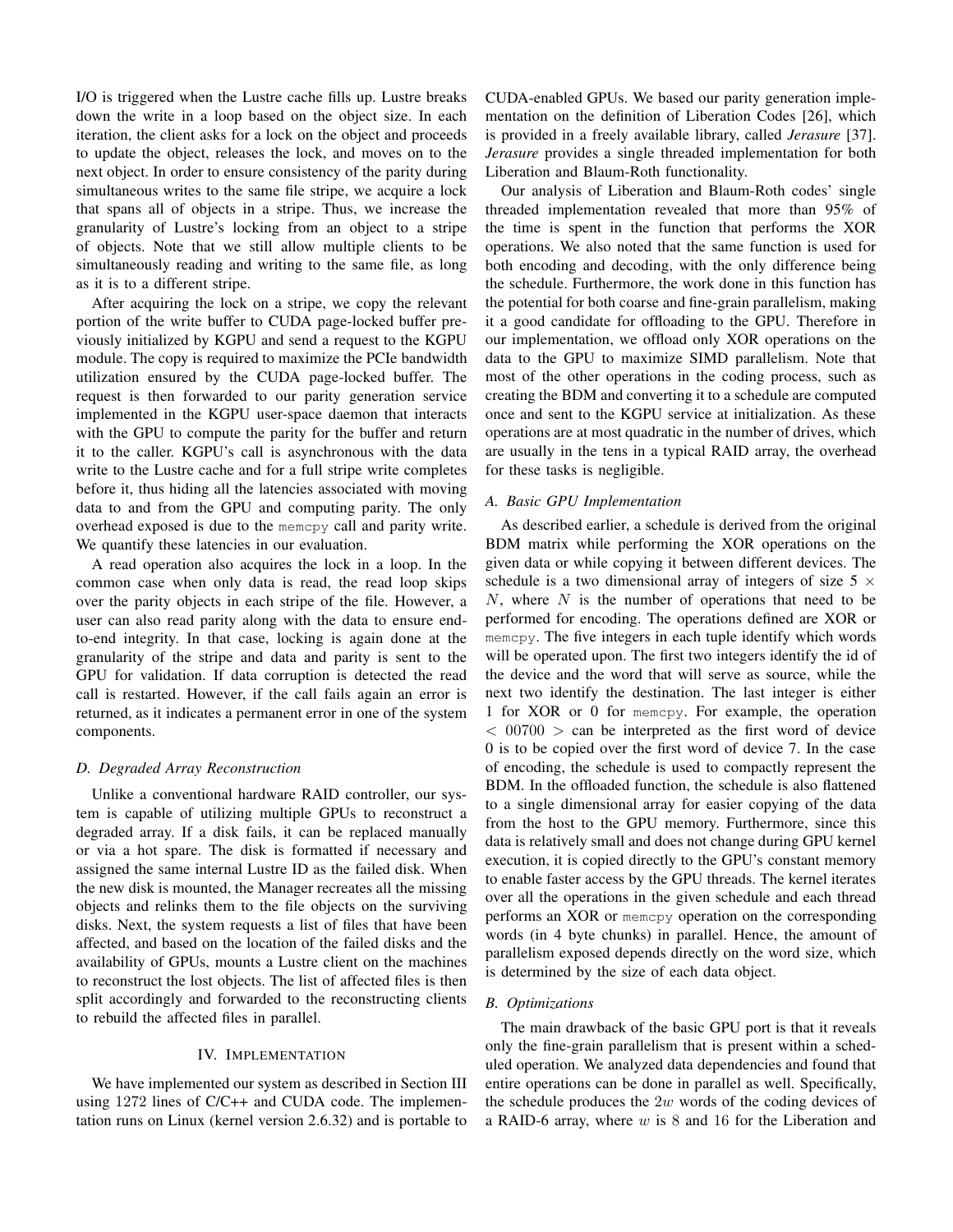```
__constant__ int d_schedule[8192];
 constant int d_num_reads[1024];
 __constant__ long d_data[64];
 __global__ void xor_gpu(int packetsize,
                        int blocksize, int k, int w) {
 int dest, source, i, y = (k + 2) * 2 * blockIdx.y;
 const unsigned int g_tid = blockIdx.x*blockDim.x
                             threadIdx.x;
 int *dptr = (int *)((char *) d_data[d_schedule[y]) +d_schedule[y+1]*packetsize);
 int *sptr = (int *)((char * )d_data[d_schedule[y+2]] +d_schedule[y+3]*packetsize);
 dest = sptr[q_tid];#pragma unroll
 for(i = 4; i < d_num_reads[blockIdx.y] * 2; i += 2) {
   sptr = (int *)((char *)d_data[d_schedule[y+i]] +
                      d_schedule[y+i+1]*packetsize);
   source = sptr[g_tid];
   dest = dest ˆ source;
  }
 dptr[g_tid] = dest;
}
```
**Fig. 5:** GPU parity computation kernel.

Blaum-Roth coding, respectively. All the operations associated with computing a single word in a coding device can be performed in parallel with the ones that encode the rest of the words. To exploit this, we modify the schedule and create our optimized port shown in Figure 5.

We create a two dimensional grid of thread blocks and assign each of the  $2w$  rows of blocks to perform the operations associated with one of the encoding words. We use an additional structure, num\_reads, to store the number of operations needed to compute each of the  $2w$  coding words. This enables the kernel to execute fewer iterations compared to the basic port, thus simultaneously reducing the work of each thread and exposing more parallelism.

## V. EVALUATION

In this section, we present the evaluation of our GPUenabled RAID system. We first describe our testbed, and then present the I/O measurements of our system. The goal is to show the impact of different design parameters and features, such as RAID stripe size and end-to-end integrity checking, on the overall system performance. Next, we evaluate the performance of RAID array reconstruction. Finally, we quantify performance under a real workload.

#### *A. Experimental Setup*

We have set up a Lustre cluster, consisting of one Manager node and three OSSs, each with six OSTs. The Lustre server machines are identical with four Opteron quad-cores each, and 64 GB of main memory. Additionally, each OSS has a GeForce 9500 GT GPU with 1 GB of graphics memory connected to an  $8 \times$  PCIe slot. Our client machine has two Intel Xeon quadcores, 48 GB of RAM and a Tesla C2070 GPU with 6 GB of GDDR memory. All the machines are connected using a dedicated Gigabit switch. We use Lustre patched Linux 2.6.32 kernel, Lustre 1.8.5, and CUDA SDK 4.0.

#### *B. I/O Throughput Measurement*

*1) Raw Throughput:* We first measure the raw write throughput that our client machine can achieve. Figure 6



**Fig. 6:** Write throughput for a file striped over 16 OSTs + 2 parity OSTs.

compares the throughput of writing a file striped over 16 OSTs with a stripe/block size of 1 MB, denoted as *data write*. The file size ranges between 16 MB and 2 GB. A Lustre client maintains a 32 MB local cache per OST, which is flushed periodically. If a write submitted by a client fits in the cache, the Lustre module returns from the write immediately after the write buffer is written to the cache. If there is no space left in the cache, it is flushed to the corresponding OST and the write returns after the write buffer has been written to the Lustre back-end. Since we are writing to 16 OSTs, the combined available cache is 512 MB, and consequently writes smaller than 512 MB exhibit throughput higher than the theoretical throughput of Gigabit Ethernet. The throughput of files larger than the cache quickly levels out to an effective available bandwidth of around 125 MB/s.

In the Figure, *data + parity write* curve shows the throughput when our RAID encoding system is turned on. In this case, the same data as in the base case is striped over 16 OSTs and concurrently the parity is generated and written to the remaining 2 OSTs. As a point of reference we also include a *data + dummy write* curve, which generates the same traffic as the RAID encoding, without computing the parity.

Writes that fit into the Lustre cache exhibit a very high throughput and as a result the overhead of memcpy-ing data into KGPU buffers results in around 10% overhead (difference between *data + dummy write* and parity *data + parity write*). The rest is attributed to copying the extra parity  $(1/8^{th})$  of data in this case) to the Lustre cache. It is important to note that in this experiment all the overhead associated with parity generation remains completely hidden from the application.

*2) Encoding Throughput:* Next, we evaluate the parity encoding throughput delivered by the GPU. We measured throughput delivered by our high and low-end GPUs, which includes moving the data to and from the GPU's memory as well as actual parity computation on the GPU (Figure 7). A low-end GPU can deliver encoding throughput around 1 GB/s for 512 KB files, which quickly increases to 1.7 GB/s for files large than 8 MB. The Tesla GPU delivers encoding rates of 1.6 GB/s for 512 KB files and in excess of 3 GB/s for files larger than 8 MB. Therefore, our system using a lowend GPU can generate parity faster than the speed at which Lustre commits the data to its caches. As parity is encoded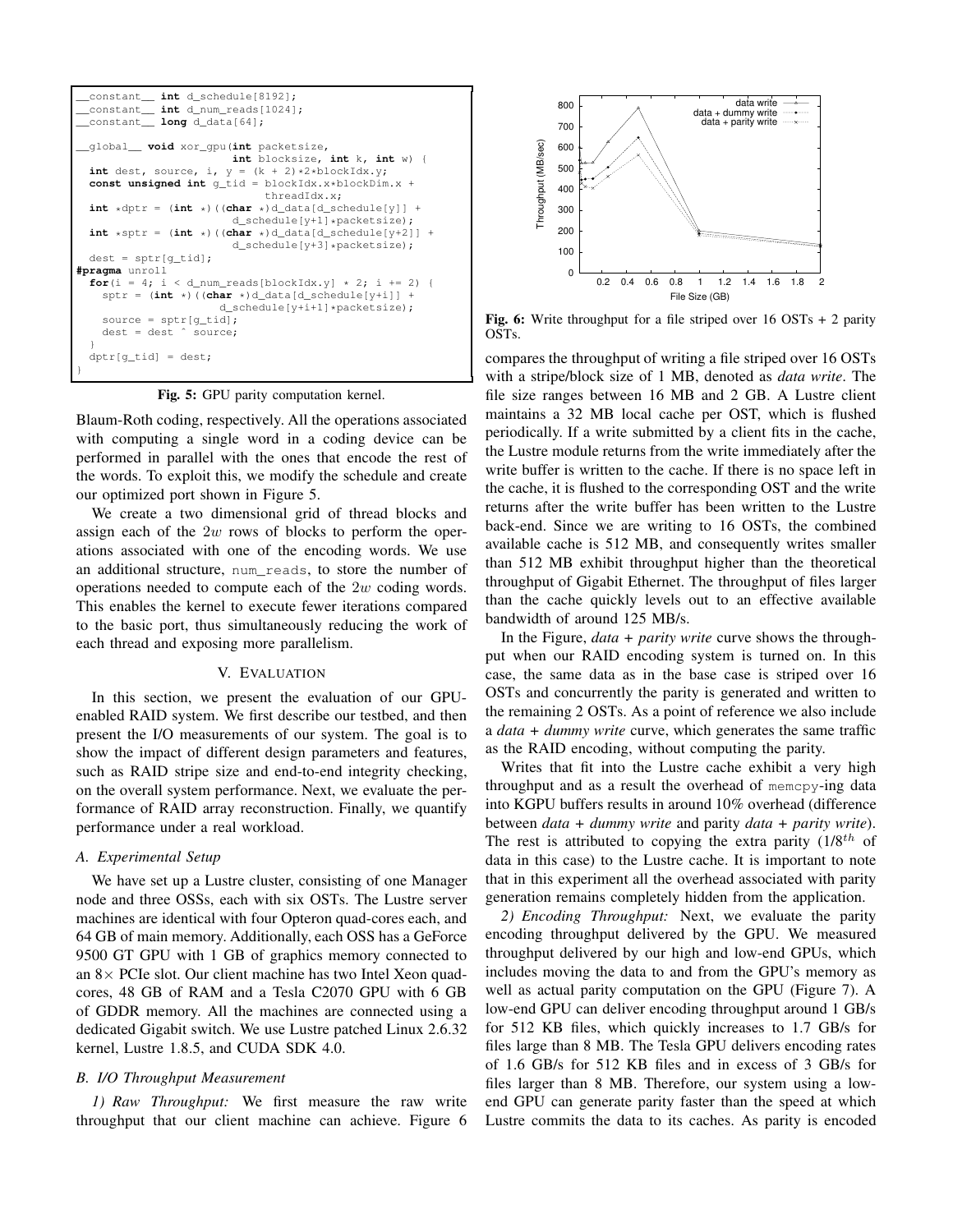

**Fig. 7:** GPU encoding throughput.

asynchronously with the commit to cache, the overhead of generating it remains hidden.

We also include the encoding rates of the Tesla GPU, while it is under heavy load from an N-body simulation. We used the N-body simulation from the CUDA SDK and ran multiple iterations in the benchmark mode using the default number of objects based on the specifications of the Tesla GPU. Even under heavy load, the Tesla GPU delivers sufficient throughput for all but the smallest files, for which the encoding overheads are exposed to the system as increased latencies due to the heavy load. However, the performance of the simulation is unaffected by the parity generation kernels and remains constant at 484.650 single-precision GFLOP/s. This is because Tesla GPU can perform efficient context switches at the kernel boundary and asynchronous data transfer for different contexts can run simultaneously. Therefore the parity data can be transfered to the GPU, while the simulation kernel is running and vice versa. Moreover, the parity generation kernels complete  $2-3\times$  faster than the simulation kernels.

It is important to note that not all background loads on the GPU have the same effect on the parity generation. An iterative workload with kernel execution times in the order of milliseconds, such as the N-body simulation that can be rendered in real time, would not block the parity kernels and cause an unacceptable slowdowns to our system. However, for GPU kernels with execution times in seconds, alternative techniques such as "context funneling"<sup>1</sup> can be used to minimize the overhead. The down side is that the GPU workloads need to be modified, e.g., as a KGPU service. This enables even a long running kernel to run parity generation concurrently.

*3) Impact of Number of Disks on Throughput:* Next, we study the effect of number of OSTs that a file is striped over on the write throughput of our system. Figure 8 shows the baseline write throughput and the throughput of our system for writing a 256 MB file. When the file is striped over 6 OSTs or less, it cannot fit in the client caches and as a result, raw network bandwidth is exposed to the application. If the 256 MB file is striped over more than 6 drives, parity is cached and flushed after the write returns. As the write fits in the caches, throughput levels out. As the file size remains



**Fig. 8:** Effect of number of disks on throughput (file size = 256 MB).



**Fig. 9:** Effect of number of disks on throughput (file size = 1024 MB).

constant splitting and committing it to more caches becomes less efficient, which causes the slight dip in the throughput.

Striping does not have such an effect when writing a 1024 MB file as the file and its parity cannot be cached (Figure 9). In the *data write* case, writing to more drives achieves better throughput because of efficient bandwidth utilization when the file is striped over all available OSTs. For the *data + parity write* case, decreasing the number of drives has the effect of decreasing the length of the RAID 6 array, e.g., striping data over four disks produces a (4,2) RAID 6 array where four objects in a stripe are data and the rest are parity, having a parity overhead of 50%. Increasing the array length decreases the relative size of the parity, e.g., in a (16,2) RAID 6 array parity is 12.5%. Thus, for the *data + parity write* case, there is a linear increase in throughput available for data with the increase in the array length.

*4) End-to-End Data Integrity:* One of the important features of our system is that it can provide end-to-end data integrity checks for the I/O operations. Figure 10 shows the achieved read throughput when the end-to-end integrity check is enabled. To ensure that data is not corrupted on the disk or on the network interconnects, one of the parity objects in each stripe is read along with the data. Both data and parity needs to be sent to the GPU for verification to successfully complete the read call. For files with single stripes, the synchronous call causes an overhead of 9%. However, when reading files with more than one stripe, the parity check for each stripe is performed in parallel with the read of the next stripe, resulting in a negligible overhead of 2%.

<sup>&</sup>lt;sup>1</sup>Context funneling uses advanced features of the Fermi architecture to execute concurrent kernels, which must be launched from the same context [38].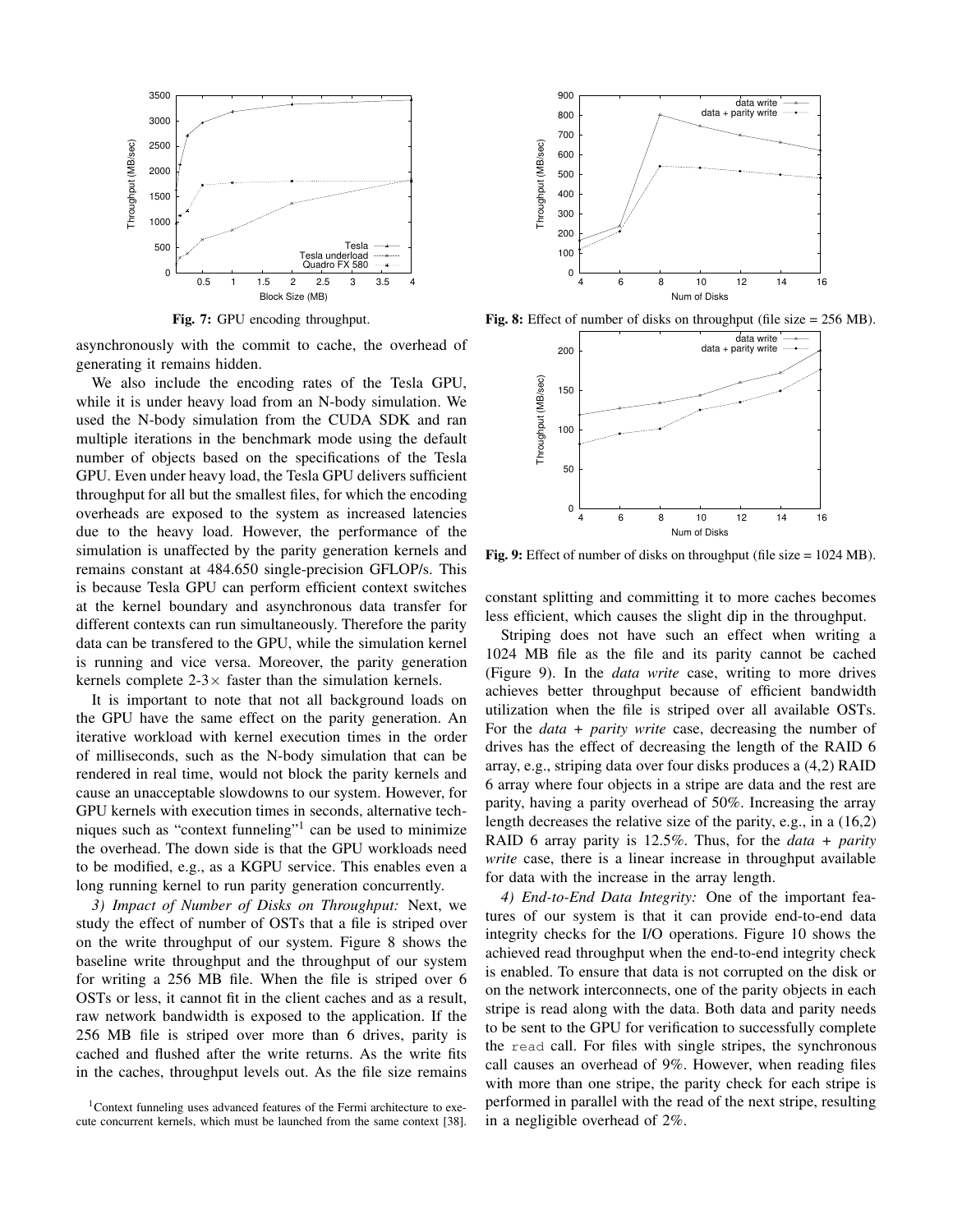

**Fig. 10:** Read throughput with end-to-end data integrity.

| Data Size | Node | 2 Nodes |         | 3 Nodes |         |
|-----------|------|---------|---------|---------|---------|
| (GB)      | Time | Time    | Speedup | Time    | Speedup |
|           | (s)  | (s)     |         | (s)     |         |
|           | 46   | 30      | 1.53    | 25      | 1.84    |
| 25        | 237  | 151     | 1.57    | 125     | 1.90    |
| 50        | 493  | 345     | 1.43    | 258     | 1.91    |

**TABLE I:** RAID reconstruction time and normalized speedup with respect to 1 Node.

## *C. RAID Reconstruction Cost*

It is critical to minimize the degraded RAID reconstruction time for maintaining the integrity of data, as the system is exposed to unrecoverable read errors during the reconstruction process. Table I shows the reconstruction time for rebuilding 20, 100, and 200 degraded files with a combined size of 5 GB, 25 GB, and 50 GB, respectively. Files are striped on all 18 OSTs (16 for data and 2 for parity). As the RAID arrays are defined per file, their rebuilding can be distributed between the available machines, resulting in a speedup of close to  $2\times$  when reconstructing for the 200 files case. During this test, we use all the machines in our setup, which results in the utilization of all the available network bandwidth. It is important to note that each of our low-end GPU achieves an effective reconstruction rate of 1.5 GB/s, therefore even higher speedup is possible, if network and disk throughput permit it.

These results show that our GPU-enabled RAID solution is feasible, and provides a configurable and flexible solution.

## *D. Impact on Applications*

Next, we examine the performance of our system under load by a real-world application, the Data Cube (DC) NAS OpenMP [39] benchmark. DC performs a data-intensive operation known in data mining as the Data Cube Operator (DCO), which computes views of a dataset represented as a set of n tuples and involves O(log n) memory accesses per tuple.

Figure 11 shows the performance of DC executing on our client machine with varying number of threads. It is configured to write out the views to disk as they are computed, thus stressing both memory and the storage subsystem. At two threads the benchmark is actually CPU-bound, thus generating and writing out the extra parity for each view introduces a small additional slowdown of 2%. Beyond four threads the benchmark becomes I/O-bound and as a result, the overheads due to parity produce a 5% and 10% slowdown for four and



**Fig. 11:** Performance of NAS DC benchmark.

eight threads, respectively. We also measured performance of our parity generation system under a heavy background GPU load produced by an N-body simulation application running on the GPU. When the DC benchmark is running with eight threads, the background job does not affect performance at all, because our system is able to schedule the workload for the eight threads more effectively. With fewer threads requesting parity, the system cannot obtain enough time on the GPU and as a result exposes parity generation overheads to a portion of the write operations, resulting in a slowdown of around 5%.

### VI. RELATED WORK

There are a number of parallel file systems that were built from the ground up to withstand failure, such as ZFS, Ceph, and Panasas [27], [40], [41]. ZFS maintains data integrity by using checksums for on-disk blocks, while Ceph relies on replication at the granularity of an entire object storage device, and thus both file systems cannot detect errors introduce during network transmission to the client. Panasas [27] offers a commercial solution with features similar to the system presented in this paper. However, it relies on the CPU to generate a per-file RAID-5 array. It does not support RAID-6, since generating the required parity without a hardware accelerator would result in high overheads.

Utilizing GPUs as commodity accelerators for general purpose applications has been on the rise [42]. stdchk [43] uses hashing to detect content similarity between two successive checkpoint images. Several efforts [44]–[46] have attempted to improve the performance of such hash computations by offloading them to the GPU. Similarly, GPUs have also been used to accelerate parity computation [47] and data encryption [48], [49] for storage systems.

The work most similar to ours is Gibraltar GPU based RAID [50], which focuses on accelerating Reed-Solomon [30] based parity codes to create a block based RAID in userspace. Gibraltar has several limitation, including the need to use the O DIRECT flag in order to bypass the Linux buffer cache, which hurts performance. Additionally, Gibraltar cannot perform end-to-end integrity checks, parallel array rebuild of degraded arrays, or provide the same level of flexibility delivered by our per-file arrays tightly integrated with a PFS.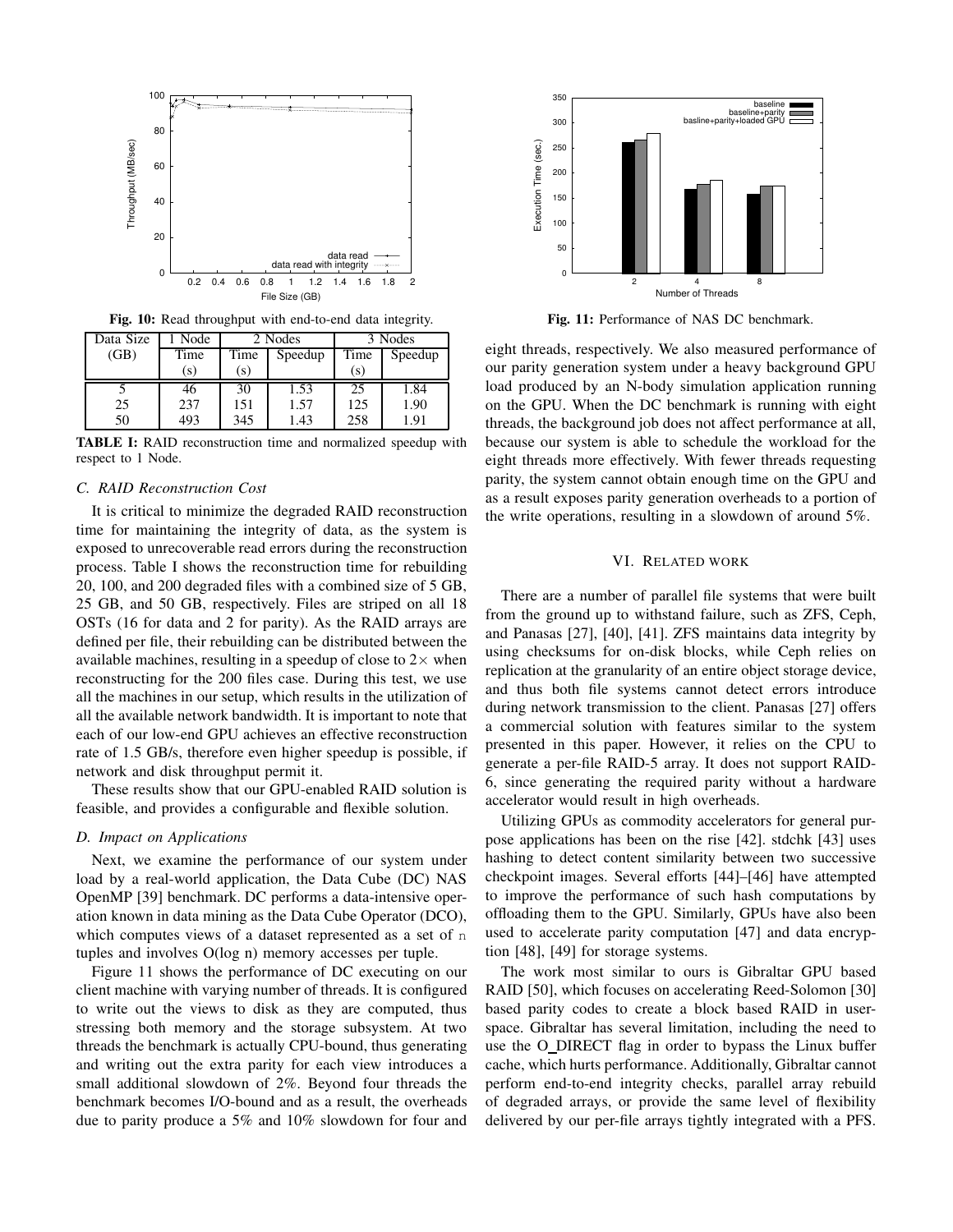## VII. CONCLUSION

Fault tolerance on large-scale storage servers is largely based on proprietary, expensive, hardware-based solutions with limited flexibility and scalability. In this paper, we have presented a cost-effective alternative that uses commodity GPUs to implement RAID-6 in software, in conjunction with the Lustre PFS. Our solution leverages low-cost GPUs on the client and server nodes to accelerate minimum-density RAID-6 coding schemes. We have shown, through a prototype implementation, that our software-controlled parity computation scheme imposes acceptable overhead on application performance, and constitutes, overall, a feasible, low-cost, and efficient alternative to specialized hardware-based solutions.

As future work, we will extend our RAID solution to other accelerators in a heterogeneous setting, to expedite the encoding schemes. We will also explore the use of CPUs from emerging many-core nodes, those that cannot be fully utilized by a typical application, to compute the RAID encoding.

#### ACKNOWLEDGMENT

This paper is based upon work supported in part by the National Science Foundation under Grants CCF-0746832, CNS-1016793, and CNS-1016408.

## **REFERENCES**

- [1] "Spallation Neutron Source," 2008. http://www.sns.gov/.
- [2] Conseil Européen pour la Recherche Nucléaire (CERN), "LHC- the large hadron collider," July 2007. http://lhc.web.cern.ch/lhc/.
- [3] B. Abbott, A. Baranovski, M. Diesburg, G. Garzoglio, T. Kurca, and P. Mhashilkar, "Dzero data-intensive computing on the open science grid," *Journal of Physics: Conference Series*, 119, 2008.
- [4] "Sloan digital sky survey," 2005. http://www.sdss.org.
- [5] "Top500 supercomputer sites," http://www.top500.org/.
- [6] S. Oral, F. Wang, D. Dillow, G. M. Shipman, R. Miller, and O. Drokin, "Efficient object storage journaling in a distributed parallel file system," in *Proc. USENIX FAST*, 2010.
- [7] Brooke Crothers, "DARPA 'exascale' supercomputer in the works," Aug. 2010. http://news.cnet.com/8301-13924\_3-20013088-64. html.
- [8] Z. Zhang, C. Wang, S. S. Vazhkudai, X. Ma, G. Pike, J. Cobb, and F. Mueller, "Optimizing center performance through coordinated data staging, scheduling and recovery," in *Proc. IEEE SC*, 2007.
- [9] M. D. R. Alex Osuna, and Siebo Friesenborg, "Considerations for raid-6 availability and format/rebuild performance on the ds5000," 2009. Document Number: REDP-4484-00.
- [10] B & H Foto & Electronics Corp., "Active Storage 16TB ActiveRAID Hard Drive Array," 2011. http://www.bhphotovideo.com/c/ product/697437-REG/Active Storage AC16SFC02 16TB ActiveRAID\_Hard\_Drive.html.
- [11] J. Michalakes and M. Vachharajani, "GPU acceleration of numerical weather prediction," in *Proc. IEEE IPDPS*, 2008.
- [12] C. Trapnell and M. C. Schatz, "Optimizing data intensive GPGPU computations for DNA sequence alignment," *Parallel Comput.*, 35:429– 440, Aug. 2009.
- [13] M. Fatica, "Accelerating linpack with cuda on heterogenous clusters," in *Proc. ACM GPGPU*, 2009.
- [14] T. D. Hartley, U. Catalyurek, A. Ruiz, F. Igual, R. Mayo, and M. Ujaldon, "Biomedical image analysis on a cooperative cluster of GPUs and multicores," in *Proc. ACM ICS*, 2008.
- [15] M. M. Rafique, A. R. Butt, and D. S. Nikolopoulos, "A capabilitiesaware framework for using computational accelerators in data-intensive computing," *J. Parallel Distrib. Comput.*, 71:185–197, Feb. 2011.
- [16] M. Curry, A. Skjellum, H. Ward, and R. Brightwell, "Arbitrary dimension reed-solomon coding and decoding for extended raid on GPUs," in *Proc. PDSW*, 2008.
- [17] D. A. Alcantara, A. Sharf, F. Abbasinejad, S. Sengupta, M. Mitzenmacher, J. D. Owens, and N. Amenta, "Real-time parallel hashing on the GPU,". *ACM Trans. Graph.*, 28:154:1–154:9, Dec. 2009.
- [18] G. I. of Technology, "Keenland," 2010. http://keeneland.gatech.edu/.
- [19] V. Gupta, A. Gavrilovska, K. Schwan, H. Kharche, N. Tolia, V. Talwar, and P. Ranganathan, "Gvim: GPU-accelerated virtual machines," in *Proc. ACM HPCVirt*, 2009.
- [20] Damon Poeter, "Cray's Titan Supercomputer for ORNL Could Be World's Fastest," 2011. http://www.pcmag.com/article2/0,2817, 2394515,00.asp.
- [21] M. M. Rafique, A. R. Butt, and D. S. Nikolopoulos, "Designing accelerator-based distributed systems for high performance," in *Proc. IEEE/ACM CCGRID*, 2010.
- [22] M. A. Clark, "Ocd on GPUs: cost effective supercomputing," 2009.
- [23] NVIDIA Corporation, "Science & Education," 2011. http://www. nvidia.com/object/nvidia userful success.html.
- [24] Sun Microsystems, Inc., "Lustre file system High-performance storage architecture and scalable cluster file system," 2007.
- [25] M. Blaum and R. Roth, "New array codes for multiple phased burst correction," *IEEE Trans. on Information Theory*, 39(1):66–77, Jan. 1993.
- [26] J. S. Plank, "The raid-6 liberation codes," in *Proc. USENIX FAST*, 2008. [27] B. Welch, M. Unangst, Z. Abbasi, G. Gibson, B. Mueller, J. Small, J. Zelenka, and B. Zhou, "Scalable performance of the panasas parallel file system," in *Proc. USENIX FAST*, 2008.
- [28] Intel Corporation, "Intel Microarchitecture Codename Sandy Bridge," 2011. http://www.intel.com/technology/architecture-silicon/ 2ndgen/index.htm.
- [29] R. Appuswamy, D. C. van Moolenbroek, and A. S. Tanenbaum, "Blocklevel raid is dead," in *Proc. USENIX HotStorage*, 2010.
- [30] I. S. Reed and G. Solomon, "Polynomial codes over certain finite fields," *J. Society for Industrial and Applied Mathematics*, 8(2):300–304, 1960.
- [31] J. S. Plank and L. Xu, "Optimizing cauchy reed-solomon codes for fault-tolerant network storage applications," in *Proc. IEEE NCA*, 2006.
- [32] G. M. Shipman, D. A. Dillow, S. Oral, and F. Wang, *The Spider center wide file system: From concept to reality*. 2009.
- [33] KGPU, "KGPU: enabling GPU computing in Linux kernel," 2011, http: //code.google.com/p/kgpu.
- [34] C. J. Rossbach, J. Currey, M. Silberstein, B. Ray, and E. Witchel, "PTask: Operating System Abstractions To Manage GPUs as Compute Devices," in *Proc. ACM SOSP*, 2011.
- [35] Oracle Corporation, "Lustre Documentation," 2011, http://wiki.lustre. org/index.php/Lustre Documentation.
- [36] Sun Microsystems, Inc., "LibLustre How-To Guide," 2010, http://wiki. lustre.org/index.php/LibLustre How-To Guide.
- [37] J. S. Plank, S. Simmerman, and C. D. Schuman, "Jerasure: A library in C/C++ facilitating erasure coding for storage applications - Version 1.2," Technical Report CS-08-627, University of Tennessee, Aug. 2008.
- [38] L. Wang, M. Huang, and T. El-Ghazawi, "Towards efficient gpu sharing on multicore processors," in *Proc. ACM PMBS*, 2011.
- [39] M. A. Frumkin and L. V. Shabanov, "Benchmarking Memory Performance with the Data Cube Operator," in *Proc. ISCA*, 2004.
- [40] Y. Zhang, A. Rajimwale, A. C. Arpaci-Dusseau, and R. H. Arpaci-Dusseau, "End-to-end data integrity for file systems: a zfs case study," in *Proc. USENIX FAST*, 2010.
- [41] S. A. Weil, S. A. Brandt, E. L. Miller, D. D. E. Long, and C. Maltzahn, "Ceph: a scalable, high-performance distributed file system," in *Proc. USENIX OSDI*, 2006.
- [42] J. D. Owens, D. Luebke, N. Govindaraju, M. Harris, J. Krger, A. Lefohn, and T. J. Purcell, "A survey of general-purpose computation on graphics hardware," in *Eurographics, State of the Art Reports*, pages 21–51, Aug. 2005.
- [43] S. Al-Kiswany, M. Ripeanu, S. S. Vazhkudai, and A. Gharaibeh, "stdchk: A checkpoint storage system for desktop grid computing," in *Proc. IEEE ICDCS*, 2008.
- [44] S. Al-Kiswany, A. Gharaibeh, E. Santos-Neto, G. Yuan, and M. Ripeanu, "StoreGPU: exploiting graphics processing units to accelerate distributed storage systems," in *Proc. ACM HPDC*, 2008.
- [45] A. Gharaibeh, S. Al-Kiswany, S. Gopalakrishnan, and M. Ripeanu, "A GPU accelerated storage system," in *Proc. ACM HPDC*, 2010.
- [46] S. Al-Kiswany, A. Gharaibeh, E. Santos-Neto, and M. Ripeanu, "On GPU's viability as a middleware accelerator," *Cluster Computing*, 12:123–140, 2009.
- [47] G. Falcão, L. Sousa, and V. Silva, "Massive parallel ldpc decoding on GPU," in *Proc. ACM PPoPP*, 2008.